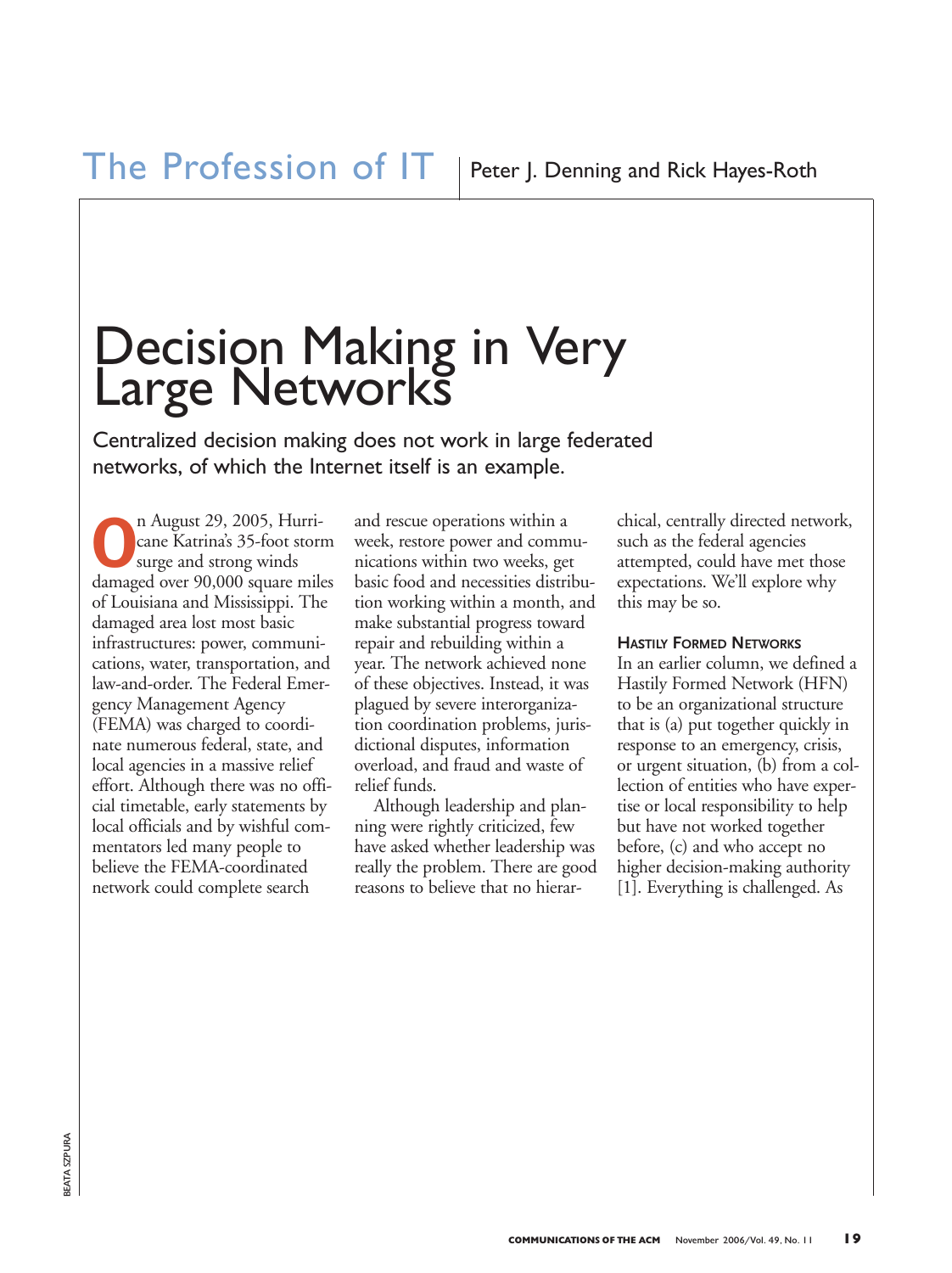## The Profession of IT

noted previously for Katrina, basic infrastructure may be seriously impaired or completely broken. The participating organizations' local practices, terminology, data formats, and culture make communication and information sharing among them very difficult. Overwhelmed with the enormity of the problem relative to their resources and training, they fall into defensive positions and do not coordinate well. There is no common hierarchy to define an authority to set overall direction and resolve differences.

The network everyone hoped for from FEMA was of this kind. It was big and complex and had little time to adapt or learn. FEMA was not alone. Hastily formed networks for tsunami relief along the Indian Ocean in 2004 and several earthquakes in 2005 faced similar problems. They had extreme difficulty fulfilling their expectations.

The high-bandwidth and highconnectivity of modern networks makes it seem that HFNs ought to be easy. But they are clearly not. We have much to learn before we can make them regularly successful. What fundamental limitations of HFNs might be getting in the way?

#### **HYPER-NETWORKS**

It's helpful to step back and examine what we mean by "network" and what network science is beginning to tell us about the limitations of different levels of network. This will shed considerable light on the HFN conundrum.

| Level                                                                                 | <b>Focus</b>                                                                                                                                                                 | <b>Examples</b>                                                                                                                                                                                                                                        | <b>Systems</b><br><b>Perspective</b>                               | <b>Biology</b><br><b>Perspective</b>                  | <b>Issues</b>                                                                                                                                                                                                                | <b>Principles</b>                                                                                                                                  |
|---------------------------------------------------------------------------------------|------------------------------------------------------------------------------------------------------------------------------------------------------------------------------|--------------------------------------------------------------------------------------------------------------------------------------------------------------------------------------------------------------------------------------------------------|--------------------------------------------------------------------|-------------------------------------------------------|------------------------------------------------------------------------------------------------------------------------------------------------------------------------------------------------------------------------------|----------------------------------------------------------------------------------------------------------------------------------------------------|
| 4<br><b>Hyper-Networks</b>                                                            | Federated<br>activities<br>toward<br>common goals<br>among<br>multiple<br>organizations<br>that retain<br>their separate<br>identities and<br>have no<br>common<br>hierarchy | B2B exchange,<br>ecosystems<br>(Amazon.com,<br>iTunes, eBay,<br>Wikipedia, blogs),<br>consortia (W3C,<br>IETF, OMG),<br>hastily formed<br>networks                                                                                                     | Complex<br>adaptive<br>systems<br>Systems of<br>systems            | Ecological<br>communities                             | Information<br>sharing,<br>information<br>overload, valued<br>information at<br>the right time<br>(VIRT), shared<br>models and<br>semantics, cross-<br>organization<br>structure,<br>collaborative<br>commerce               | Push, pull,<br>search, filters,<br>context-<br>aware models.<br>conditions of<br>interest.<br>distributed<br>decision-<br>making,<br>need to share |
| 3<br><b>Organizations and</b><br><b>Communities</b>                                   | Coordinated<br>activities<br>within a single<br>organization<br>or community<br>that has a<br>single purpose                                                                 | <b>Businesses</b><br>(Amazon.com,<br>iTunes, eBay,<br>Paypal),<br>enterprises,<br>supply chains,<br>processes                                                                                                                                          | Coordination<br>systems<br><b>Transactions</b><br><b>Workflows</b> | Life forms                                            | Enterprise<br>architecture.<br>information<br>assurance.<br>information<br>overload.<br>organizational<br>structure.<br>command and<br>control, process<br>specification and<br>management                                   | Concurrency<br>control.<br>interaction<br>rules, social<br>network<br>structure.<br>channels for<br>content types,<br>need to know                 |
| $\overline{2}$<br><b>Internet Service</b><br><b>Providers and</b><br><b>Customers</b> | Accounts.<br>access.<br>and bit-flows<br>managed by<br>protocols and<br>middleware                                                                                           | Protocols (email,<br>datagram, file<br>transfer, remote<br>login, Web service,<br>secure sockets.<br>WiFi), middleware<br>(name services,<br>search engines,<br>single sign-on,<br>business VPN,<br>packet telephony,<br>audio and video<br>streaming) | Information<br>flow<br>systems                                     | Circulatory<br>system<br>Central<br>nervous<br>system | Protocol design,<br>end to end<br>error recovery,<br>access control.<br>firewalls.<br>congestion,<br>spam, virus,<br>Trojan horse<br>attacks, secret<br>communications.<br>most of network<br>invisible to<br>search engines | Protocol<br>verification.<br>domains of<br>protection.<br>bottleneck<br>control,<br>queuing,<br>resource<br>contention<br>and<br>prioritization    |
| <b>Signals and</b><br><b>Telecommunications</b>                                       | Physical<br>components,<br>links, signals                                                                                                                                    | Routers, fiber<br>cables, leased<br>lines, switches,<br>Hamming codes,<br>routing algorithms,<br>network cards,<br>local networks,<br>wide area<br>networks. IP<br>addressing                                                                          | Physical<br>systems                                                | <b>Neurons</b><br>and their<br>connections            | Connectivity,<br>packet loss, link<br>or router failure.<br>error recovery,<br>congestion,<br>buffer overflow                                                                                                                | Redundancy,<br>dynamic<br>routing.<br>fundamental<br>laws of<br>throughput<br>and response<br>time, power<br>laws of<br>connectivity               |

Abstractly, a network is a collection of nodes and links. Network engineers see the nodes and links as routers and channels governed by protocols such as IP and TCP. Organizational specialists see the network as a representation of social relationships such as who sends email to whom, or who gets advice from whom. These two ideas are coming together. The "network" now includes the people as well as the telecommunications. We judge networks by how well they solve problems, not how well they move bits.

**Table 1. Four levels of networks.**

Altogether there are four levels s governed of meaning to the word network (see Table 1) [4]. The levels represent a progression of organizational complexity. The first (lowest) level is the physical communication components that make connections and transfer packets and signals. The second level is protocols that manage information flows within the network. The third level brings humans explicitly into the network as players in complex "enter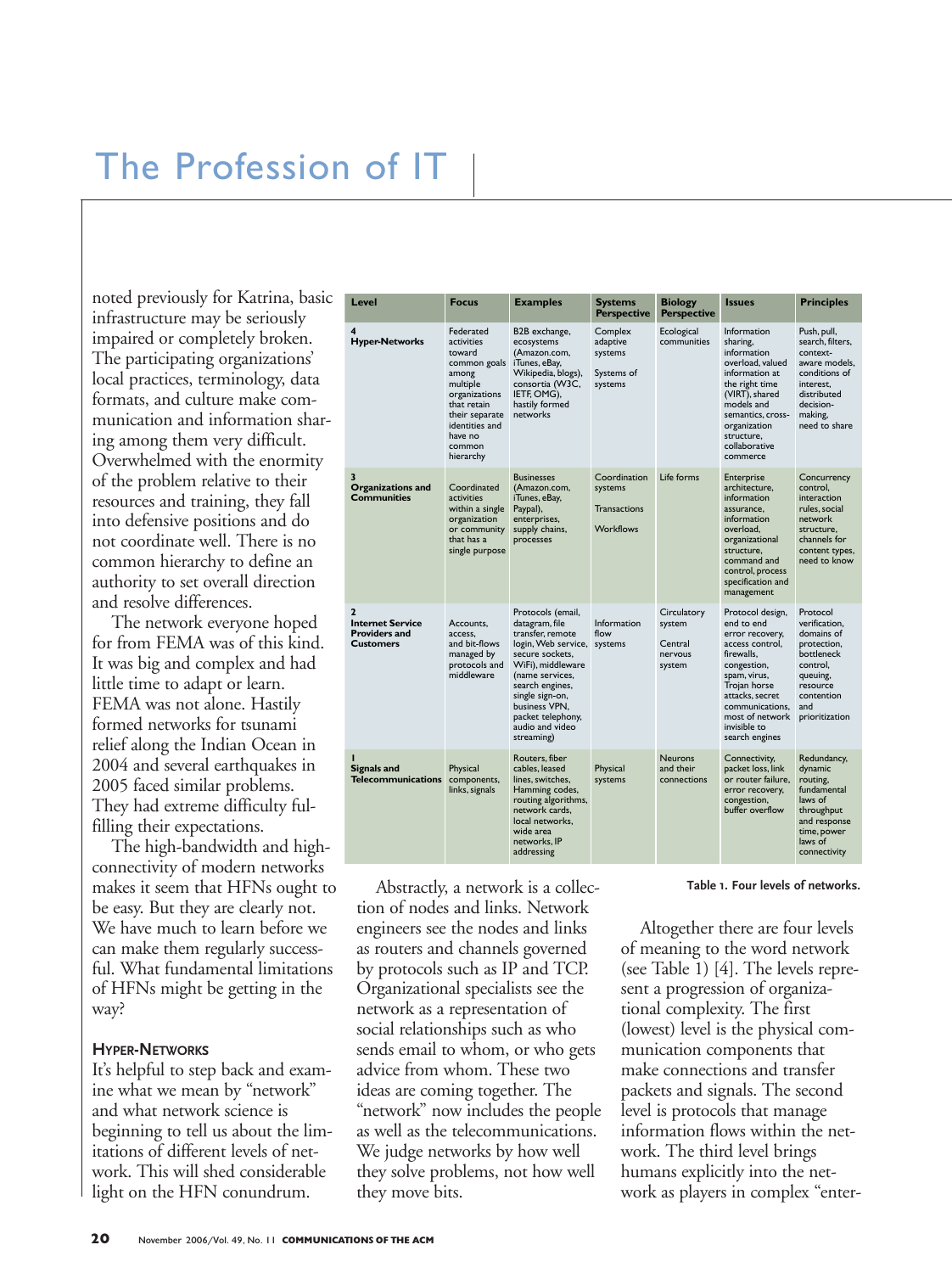prises" that integrate people using telecommunications. The Internet is the "nervous system" of new virtual organizations, such as eBay (for auctions) and iTunes (for music), that are no longer contained by corporate or agency boundaries. The fourth level is ecosystems of interacting multiple organizations, all seeking to collaborate toward objectives extending beyond any of their own normal scopes. The emerging field of network science deals with fundamental principles and limitations at all these levels, applying them to analyze and design networks.

We use the term *hyper-network* for the entities at level 4. The HFN is the newest kind of hypernetwork, having the special characteristic that they have little time to learn and adapt before producing results.

These levels reflect the evolution of networks over time. In the 1960s, the focus was on the physical structure of networks; in the 1970s it was on information flows; in the 1980s and 1990s it was on new organizational forms; and in the 2000s it moved to multiple interacting organizations. Thus levels 3 and 4 were not part of the original ISO models of the 1970s or the middleware models of the 1980s. At level 3 individual organizations use new kinds of coordination to achieve their missions faster, cheaper, and more conveniently. At level 4, federated organizations cooperate toward a single purpose, but retain their separate identities and may compete vigorously on matters outside that purpose.

### **WHAT KIND OF ORGANIZATION?**

Perhaps the most common organizational form is the hierarchical structure that recursively combines subunits into larger units. The hierarchy defines chains of command and many information flows within the organization. Tom Malone says that hierarchical organizations are good at managing decision making and information flows when communications are slow or expensive [5].

By making communications fast and inexpensive, the Internet enabled new kinds of organizations to form and flourish. Amazon.com was one of the first Internet-based commercial organizations. It provides a virtual storefront to a database of millions of books, and it dispatches messages to a network of participating suppliers who ship books promptly. Another successful Internet-only organization is eBay. It allows buyers and sellers to make offers and close deals. Its reputation service lets buyers and sellers rate each other's timeliness and integrity without a centralized credit rating service; those who do not keep their promises are quickly ostracized.

Viewed as product-selling virtual storefronts, Amazon and eBay are single organizations at level 3 in the model. But both entities spawned bigger organizations that wholly contain them. Both companies cultivated virtual communities, which are ecosystems at level 4, comprising many customers and companies as components. For example, Amazon.com has a large network of book suppliers,

including regular commercial publishers and on-demand self-publishers; it also has a partner network of organizations that promote books for their own purposes and provide click-through to Amazon. Such collaborative business networks help multiple companies move products and services rapidly through their networks and increase the volume and pace of transactions for everyone. Other examples include business-to-business (B2B) exchanges, music distribution centered on Apple's iPod and iTunes, and the eBay community of participating businesses.

One of the first entities at level 4 was the open consortium, a federation of organizations cooperating on a common purpose [6]. The open software movement uses consortia to coordinate contributions to systems such as Linux. The World Wide Web Consortium (W3C) has about 400 member organizations that participate in consensus processes to advance Web technology. The Internet Engineering Task Force (IETF) coordinates advancement of Internet technology. There are many other consortia.

The Hastily Formed Network is the newest form to appear at level 4. Most of the participating entities have hierarchical internal structures (such as local police, fire, and city governments, military services), but some may not (for example, the W3C might participate). The HFN is neither a complete hierarchy nor a completely flat organization. Such federations represent a new kind of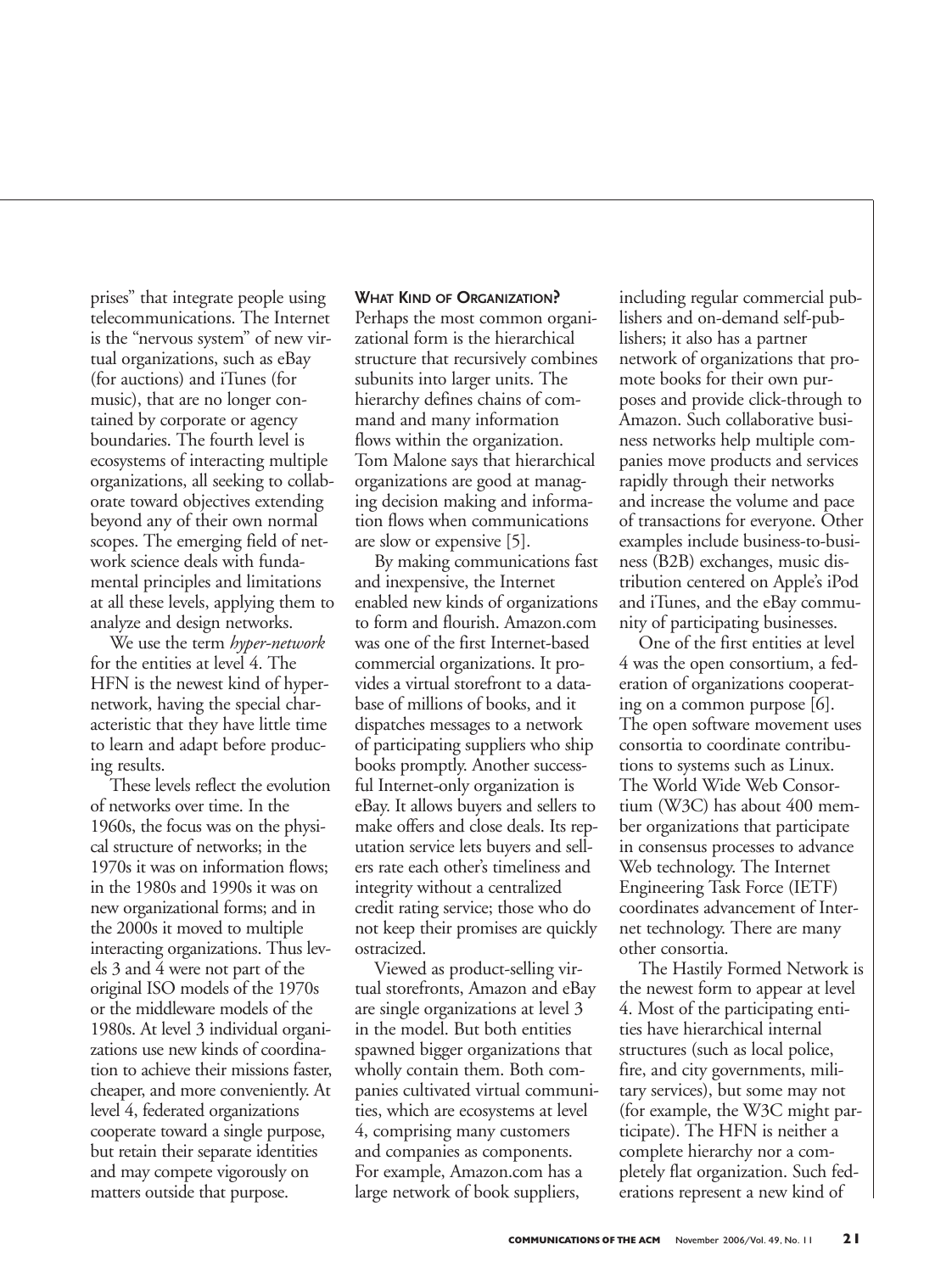## The Profession of IT

organizational challenge because no top level exists (or can be expected) to coordinate the components effectively.

#### **SCALING UP THE HIERARCHY**

Our intuition, based on years of experience and familiarity with hierarchical organizations, is that it should be possible to form hierarchical organizations at level 4. But we don't see hierarchical organizations at level 4, and the most visible attempt to force it—the hierarchical HFN—does not work. Where is our intuition misguiding us?

The word hierarchy stands for two distinct concepts—*aggregation* and *decision making*. They need to be separated. Hierarchical aggregation means the grouping of organizational units into levels—for example, the national network contains regional networks that contain local networks. Hierarchical decision making means structuring decisions through a chain of command. Decisions in level 4 organizations are distributed and collaborative rather than hierarchical. Aggregation scales up from level 3; decision making does not.

So the problem with a hierarchical FEMA HFN is the expectation of a chain of command. Many people believe that modern high-bandwidth, high-connectivity networking provides the tools by which FEMA could overlay a chain-of-command structure onto national, regional, and local relief organizations. But the lesson of hyper-networks is that this is unlikely to work.

Could FEMA have succeeded by imposing a sort of martial law?

Military organizations are among the largest hierarchical decision makers in the world. But they are lishes on not hyper-networks. They are internally homogeneous, they

|  |  | <b>THE CENTRAL LIMIT</b> |  |
|--|--|--------------------------|--|
|--|--|--------------------------|--|

The preceding discussion establishes only that any attempt to make an HFN operate hierarchically is likely to fail because the

|                         | <b>Function</b> Centralized Approach                                                                                                                                                                                                                                                                                                                                                                    | <b>Decentralized Approaches</b>                                                                                                                                                                                                                                                                                                      |
|-------------------------|---------------------------------------------------------------------------------------------------------------------------------------------------------------------------------------------------------------------------------------------------------------------------------------------------------------------------------------------------------------------------------------------------------|--------------------------------------------------------------------------------------------------------------------------------------------------------------------------------------------------------------------------------------------------------------------------------------------------------------------------------------|
| Modeling                | The organization operates on beliefs<br>about how the world works. Their<br>world model shapes perception<br>and action. Lower levels of the<br>organization are tasked with<br>collecting data to update and confirm<br>the model. Some organizations are<br>good at noticing discrepancies and<br>responding to them by changing their<br>models, but this is difficult and not<br>usually done well. | Models can be built and validated by<br>ad hoc communities of interest, such<br>as those that detect outbreaks of<br>disease, determine most desirable and<br>affordable consumer products, or<br>assess the effects of human activity on<br>global environmental measures.                                                          |
| Declaring               | Top-level managers define missions<br>and strategic direction. Lower-level<br>managers interpret those for action<br>within their units. The chain of<br>command resolves disagreements by<br>moving them up to the nearest<br>common manager.                                                                                                                                                          | Declarations can be made by a governing<br>board of peer representatives who bring<br>different expertise to the table and reach<br>consensus over group actions. Tools<br>such as blogs and wikis have been<br>successful in helping people and their<br>representatives in such groups form<br>their opinions and reach consensus. |
| Giving<br>Orders        | Orders are passed down the chain<br>of command. Requests and proposals<br>are passed up. Individuals feel strong<br>obligations to obey orders within<br>their chains of command.                                                                                                                                                                                                                       | Orders are replaced by local decisions<br>conforming to the group strategy<br>articulated by the community's board,<br>by a consensus process, or even<br>simply by opinion leaders.                                                                                                                                                 |
| Allocating<br>Resources | Top-level managers allocate<br>resources to next-level units, who<br>subdivide and allocate to smaller<br>units, and so on. Requests for<br>resources are passed up the chain<br>of command and are aggregated<br>into larger requests as they<br>move up.                                                                                                                                              | Resources are allocated by market<br>mechanisms. Those in need find those<br>who can supply valued goods and<br>services through some type of market<br>that moves information efficiently and<br>simplifies transactions. The distributed<br>suppliers make locally optimal decisions<br>about how best to maximize their value.    |

#### **Table 2. Approaches to organizational functions.**

have common standards for communicating across organizational boundaries, and all their members agree to the chain of command. In the Katrina relief effort, most civilian authorities accepted military help grudgingly, and some banned the military from significant operations in their territory. Transfer of data and situational awareness across the "civil-military boundary" was a huge problem.

The component organizations in hyper-networks guard their separate identities, cultures, and practices. They respect no higher authority. They have adopted decentralized decision making, because it enables them to work for the common purpose without giving up their separate identities.

players are unlikely to follow the rules or play that game. But there is a deeper reason, which at least partially explains the players' reluctance to try to make a hierarchical HFN work.

The reason is that hyper networks are actually economic systems in which many people engage in transactions involving resource transfers that contribute toward the purpose around which they cooperate. As early as 1937, F.A. Hayek, who in 1974 received a Nobel Prize for his work, argued that cen-

trally directed economic systems cannot succeed [3]. In 1945, he said: "The problem is precisely how to … dispense with the need of conscious control, and how to provide inducements which will make the individuals do the desirable things without anyone having to tell them what to do" [4].

Thus he argued it is impossible for the central director to aggregate all the fragments of information from the many individuals into a "total state" from which an optimal allocation of resources could be calculated.

Hayek argued that economic systems need to leave the decision making to individuals acting in what they perceive as their own best interests, while setting up information mechanisms that allow individuals to choose deci